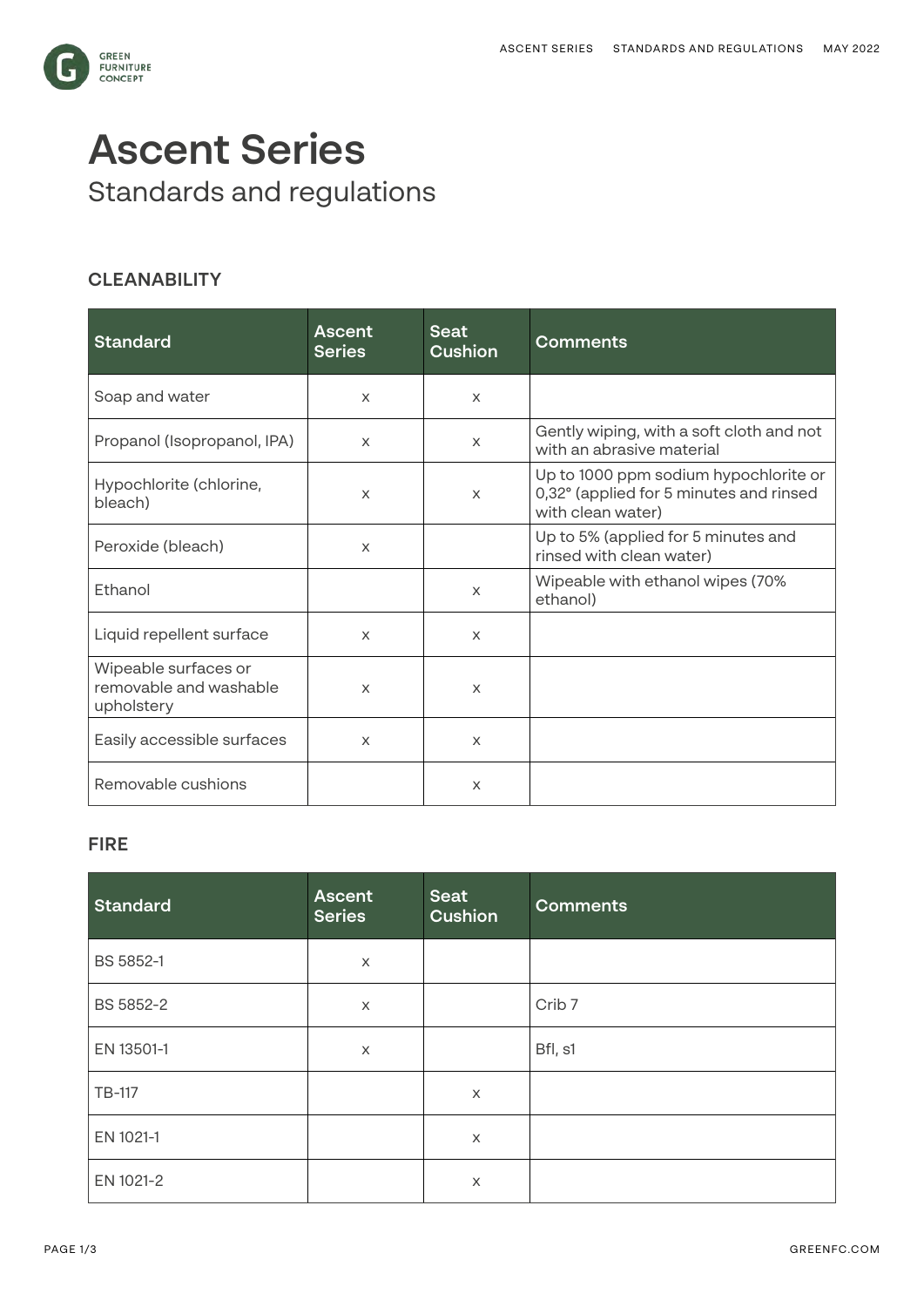

## **DURABILITY**

| Standard                                     | <b>Ascent</b><br><b>Series</b> | <b>Comments</b> |
|----------------------------------------------|--------------------------------|-----------------|
| EN 16139                                     | X                              |                 |
| ANSI/BIFMA X5.4 Lounge<br>and Public Seating | X                              |                 |

#### **SURFACE**

| <b>Standard</b>           | Ascent<br><b>Series</b> | Seat<br>Cushion | Comments                                                          |
|---------------------------|-------------------------|-----------------|-------------------------------------------------------------------|
| <b>EN 13336 (Leather)</b> |                         | X               | For full technical specification of the<br>leather, see this link |

## **SUSTAINABILITY**

| Standard   | <b>Ascent</b><br><b>Series</b> | <b>Seat</b><br>Cushion | <b>Comments</b> |
|------------|--------------------------------|------------------------|-----------------|
| Möbelfakta | v                              | $\checkmark$<br>∧      |                 |

## **ELECTRICITY**

| Standard  | <b>Ascent</b><br><b>Series</b> | <b>Seat</b><br>Cushion | <b>Comments</b> |
|-----------|--------------------------------|------------------------|-----------------|
| <b>CE</b> | X                              |                        |                 |

## **VISIBILITY**

| Standard  | <b>Ascent</b><br><b>Series</b> | Seat<br><b>Cushion</b> | <b>Comments</b>                                                                                                     |
|-----------|--------------------------------|------------------------|---------------------------------------------------------------------------------------------------------------------|
| ISO 21542 | X                              | X                      | Upon request, Green can assist our<br>customers to follow the guidance of<br>ISO 21542 and Light Reflectance Values |